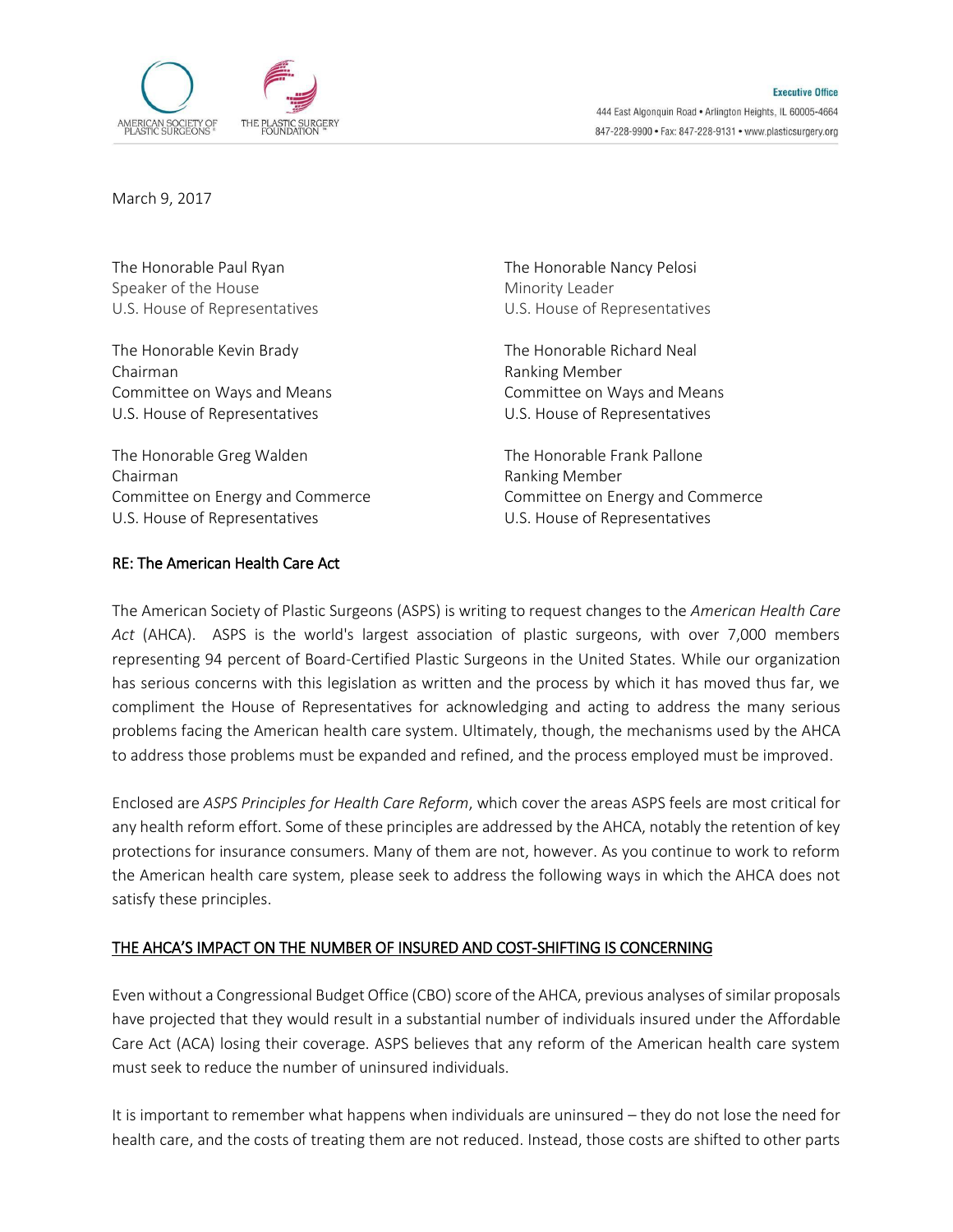of the system, including providers. This imbalance was a key driver of the health insurance premium cost increases that helped spark the last health care reform effort, and returning to it would be a mistake.

Additionally, the AHCA's move to per capita Medicaid payments will shift costs to state governments and taxpayers, as they are forced to increase their portion of funding for their states' Medicaid populations. Some states may choose not to increase Medicaid funding, though, and the AHCA's elimination of minimum benefit standards for some Medicaid populations will allow those states to find savings by reducing the coverage of their Medicaid plans. This will result in many health care needs of these patients being uncovered, which will result in increased incidents of uncompensated care. The costs of that will be borne by health care providers and individuals with private health coverage.

# OPPORTUNITIES TO ACHIEVE KEY REFORMS ARE MISSED

The problems facing health care in America are not limited to insurance coverage. In fact, there are a host of needed changes that are not reflected in the AHCA. While a full accounting of these changes is included in the enclosed *ASPS Principles for Health Care Reform*, the following are the most important and most readily achievable through a legislative health care reform process:

- IPAB must be repealed. This unelected, unaccountable group of bureaucrats is empowered to usurp congressional authority over the Medicare program and institute mandatory cuts on top of already sizeable reductions in payment to providers. There is currently bi-partisan and bi-cameral support for legislation that would eliminate IPAB.
- The medical liability system must be reformed to be more just and equitable for patients and providers. Legislation achieving this effect, the *Patient Access to Care Act* (H.R.1215), was reported favorably by the House Judiciary Committee on February 28, 2017.
- Health carriers must be held to higher network adequacy and transparency standards. Health insurers have recently ramped up efforts to create extremely narrow networks in order to reduce the amount of money they pay in health claims. This has had a demonstrable, direct impact on patients' health provider options and access to needed specialist care. Federal legislation is needed to require carriers to design networks that have sufficient numbers of physicians in each specialty within a reasonable time and distance of patients who need care.

## THE LEGISLATIVE PROCESS HAS BEEN PROBLEMATIC

Given the complexity of health care reform and the size of its impact on the American people, it is profoundly inappropriate to release legislation as wide-ranging as the AHCA and subject it to markup less than 48 hours later. Furthermore, no legislation this important should be debated or amended absent a CBO score. The effect of your efforts on the number of uninsured is an essential consideration, and a score is required to know the full picture of that effect.

As you continue your work on health care reform in the coming weeks and months, please strive to conduct a thorough evaluation of the legislation, please ensure that evaluation includes rigorous, unrushed debate, and please conduct your work in light of independent CBO analysis.